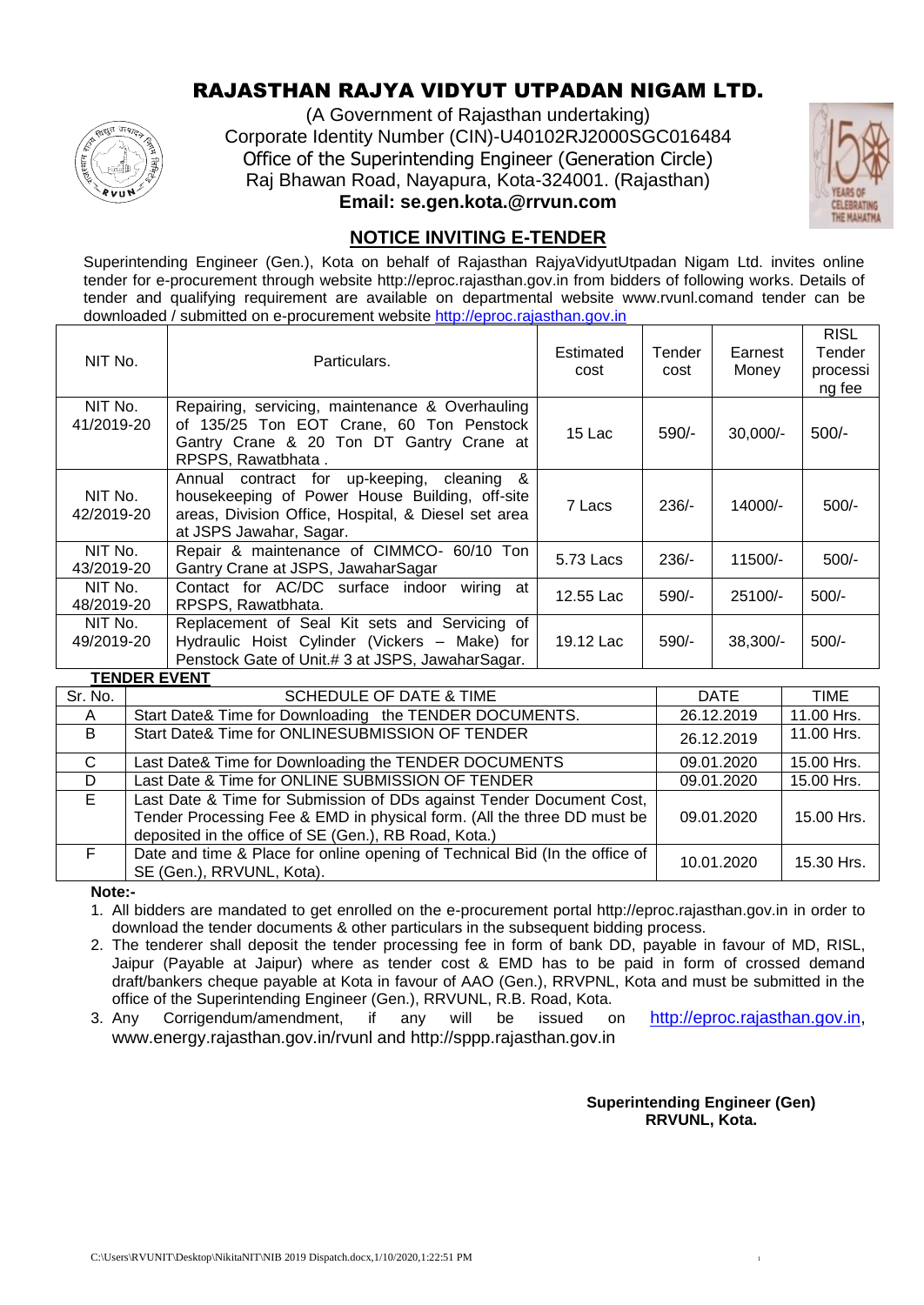### RAJASTHAN RAJYA VIDYUT UTPADAN NIGAM LTD.

(A Government of Rajasthan undertaking) Corporate Identity Number (CIN)-U40102RJ2000SGC016484 Office of the Superintending Engineer (Generation Circle) Raj Bhawan Road, Nayapura, Kota-324001. (Rajasthan)



#### *: NOTICE INVITING TENDERS:*

Sealed Tenders are invited from reputed/ experienced/authorized tenderers for the supply of the following materials / works. The tenders must reach in this office up to 3.00 P.M. on the date given as under and bids will be opened on the date at 3.30 P.M. given as under in the presence of such tenderers who wish to be present.

The tender documents can be received from this office one day prior to its receiving date on payment of tender cost through DD/ BC as given below in favour of the Asstt. Accounts Officer (Gen.), RRVPNL, Kota or can be downloaded from http://sppp.rajasthan.gov. The cheques / money orders will not be accepted. No tender will be accepted without earnest money.

| NIT No.               | Particulars.                                                                                                                                                                                                         | <b>Estimated</b><br>cost Rs. | <b>Tende</b><br>r<br>cost<br>Rs. | <b>Earnest</b><br><b>Money</b><br>Rs. | <b>Last Date</b><br>οf<br>receiving<br>tender/DD | Date of<br>opening |
|-----------------------|----------------------------------------------------------------------------------------------------------------------------------------------------------------------------------------------------------------------|------------------------------|----------------------------------|---------------------------------------|--------------------------------------------------|--------------------|
| NIT No.<br>44/2019-20 | Requirement of replacement of<br>pipe lines of various sized at RPS<br>Power Station<br>Rawatbhata.<br>Dist. Chittorgarh (Raj.).                                                                                     | 2.38 Lac                     | $236/-$                          | $4800/-$                              | 07.01.2020                                       | 08.01.2020         |
| NIT No.<br>45/2019-20 | Annual contract for Operation &<br>of 135 Ton EOT<br>Maintenance<br>Crane, 60 Ton Penstock gantry<br>Crane and 20 Ton DT gantry<br>Crane at RPS<br>Power Station,<br>Kota<br>Rawatbhata.<br>via<br>DisttChittorgarh. | 1.79 Lacs                    | $236/-$                          | $3600/-$                              | 07.01.2020                                       | 08.01.2020         |
| NIT No.<br>47/2019-20 | Supply of 3 Nos. digital<br>soft<br>for 90 HP dewatering<br>starter<br>RPS PS/ JS<br>PS,<br>at<br>pump<br>Rawatbhata/jawaharSagar.                                                                                   | 4.37 Lacs                    | $236/-$                          | 8800/-                                | 07.01.2020                                       | 08.01.2020         |

Details are available at http://sppp.rajasthan.gov.in and [www.rvunl.com.](http://www.rvunl.com/)

Any information regarding extension of bid opening will be floated on website www.rvunl.comand http://sppp.rajasthan.gov only.

> **Superintending Engineer (Gen) RRVUNL, Kota.**